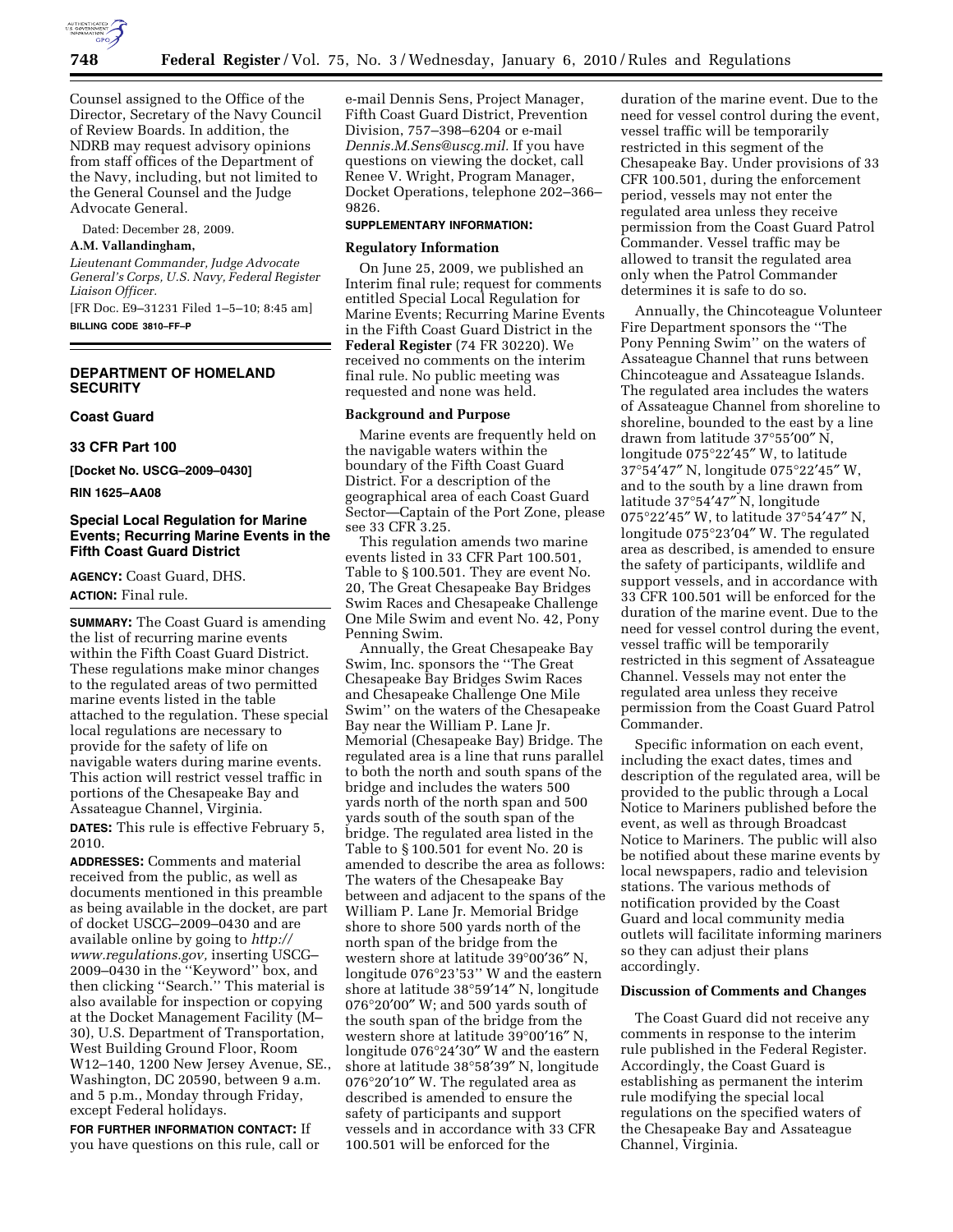## **Regulatory Analyses**

We developed this rule after considering numerous statutes and executive orders related to rulemaking. Below we summarize our analyses based on 13 of these statutes or executive orders.

# **Regulatory Planning and Review**

This rule is not a significant regulatory action under section 3(f) of Executive Order 12866, Regulatory Planning and Review, and does not require an assessment of potential costs and benefits under section 6(a)(3) of that Order. The Office of Management and Budget has not reviewed it under that Order.

Although this rule prevents traffic from transiting a portion of certain waterways during specified events, the effect of this regulation will not be significant due to the limited duration that the regulated area will be in effect and the extensive advance notifications that will be made to the maritime community via marine information broadcasts, local radio stations and area newspapers so mariners can adjust their plans accordingly. In some cases vessel traffic may be able to transit the regulated area when the Coast Guard Patrol Commander deems it is safe to do so.

### **Small Entities**

Under the Regulatory Flexibility Act (5 U.S.C. 601–612), we have considered whether this rule would have a significant economic impact on a substantial number of small entities. The term ''small entities'' comprises small businesses, not-for-profit organizations that are independently owned and operated and are not dominant in their fields, and governmental jurisdictions with populations of less than 50,000.

The Coast Guard certifies under 5 U.S.C. 605(b) that this rule will not have a significant economic impact on a substantial number of small entities. This rule would affect the following entities, some of which might be small entities: the owners or operators of vessels intending to transit or anchor in the areas where marine events are being held. This regulation will not have a significant impact on a substantial number of small entities because it will be enforced only during marine events that have been permitted by the Coast Guard Captain of the Port. The Captain of the Port will ensure that small entities are able to operate in the areas where events are occurring when it is safe to do so. In some cases, vessels will be able to safely transit around the

regulated area at various times, and, with the permission of the Patrol Commander, vessels may transit through the regulated area. Before the enforcement period, the Coast Guard will issue maritime advisories so mariners can adjust their plans accordingly.

### **Assistance for Small Entities**

Under section 213(a) of the Small Business Regulatory Enforcement Fairness Act of 1996 (Pub. L. 104–121), in the Interim final rule we offered to assist small entities in understanding the rule so that they could better evaluate its effects on them and participate in the rulemaking process.

Small businesses may send comments on the actions of Federal employees who enforce, or otherwise determine compliance with, Federal regulations to the Small Business and Agriculture Regulatory Enforcement Ombudsman and the Regional Small Business Regulatory Fairness Boards. The Ombudsman evaluates these actions annually and rates each agency's responsiveness to small business. If you wish to comment on actions by employees of the Coast Guard, call 1–888–REG–FAIR (1–888–734–3247). The Coast Guard will not retaliate against small entities that question or complain about this rule or any policy or action of the Coast Guard.

#### **Collection of Information**

This rule calls for no new collection of information under the Paperwork Reduction Act of 1995 (44 U.S.C. 3501– 3520).

### **Federalism**

A rule has implications for federalism under Executive Order 13132, Federalism, if it has a substantial direct effect on State or local governments and would either preempt State law or impose a substantial direct cost of compliance on them. We have analyzed this rule under that Order and have determined that it does not have implications for federalism.

#### **Unfunded Mandates Reform Act**

The Unfunded Mandates Reform Act of 1995 (2 U.S.C. 1531–1538) requires Federal agencies to assess the effects of their discretionary regulatory actions. In particular, the Act addresses actions that may result in the expenditure by a State, local, or tribal government, in the aggregate, or by the private sector of \$100,000,000 (adjusted for inflation) or more in any one year. Though this rule will not result in such an expenditure, we do discuss the effects of this rule elsewhere in this preamble.

## **Taking of Private Property**

This rule will not effect a taking of private property or otherwise have taking implications under Executive Order 12630, Governmental Actions and Interference with Constitutionally Protected Property Rights.

#### **Civil Justice Reform**

This rule meets applicable standards in sections 3(a) and  $3(b)(2)$  of Executive Order 12988, Civil Justice Reform, to minimize litigation, eliminate ambiguity, and reduce burden.

### **Protection of Children**

We have analyzed this rule under Executive Order 13045, Protection of Children from Environmental Health Risks and Safety Risks. This rule is not an economically significant rule and does not create an environmental risk to health or risk to safety that may disproportionately affect children.

## **Indian Tribal Governments**

This rule does not have tribal implications under Executive Order 13175, Consultation and Coordination with Indian Tribal Governments, because it does not have a substantial direct effect on one or more Indian tribes, on the relationship between the Federal Government and Indian tribes, or on the distribution of power and responsibilities between the Federal Government and Indian tribes.

### **Energy Effects**

We have analyzed this rule under Executive Order 13211, Actions Concerning Regulations That Significantly Affect Energy Supply, Distribution, or Use. We have determined that it is not a ''significant energy action'' under that order because it is not a ''significant regulatory action'' under Executive Order 12866 and is not likely to have a significant adverse effect on the supply, distribution, or use of energy. The Administrator of the Office of Information and Regulatory Affairs has not designated it as a significant energy action. Therefore, it does not require a Statement of Energy Effects under Executive Order 13211.

### **Technical Standards**

The National Technology Transfer and Advancement Act (NTTAA) (15 U.S.C. 272 note) directs agencies to use voluntary consensus standards in their regulatory activities unless the agency provides Congress, through the Office of Management and Budget, with an explanation of why using these standards would be inconsistent with applicable law or otherwise impractical. Voluntary consensus standards are